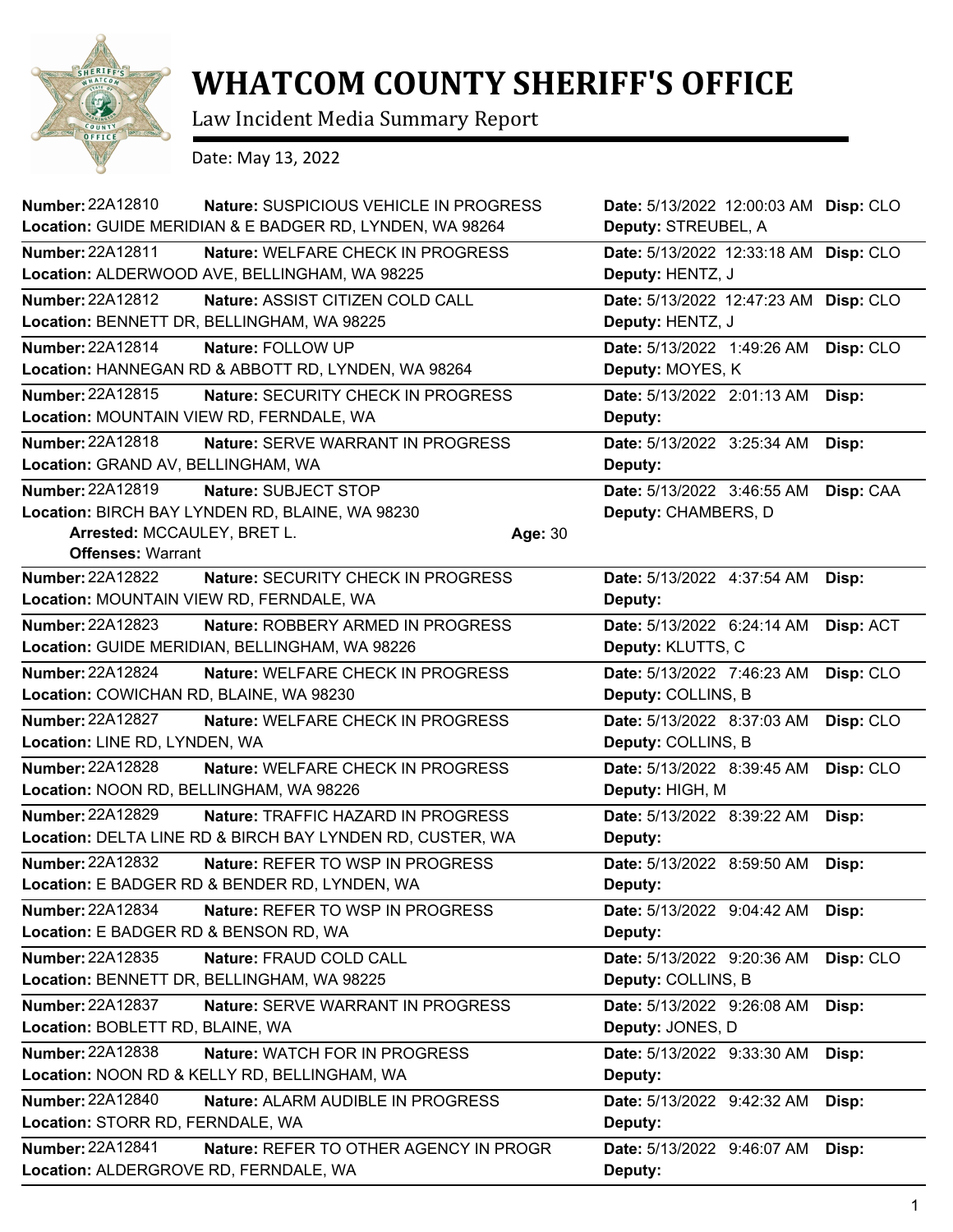| <b>Number: 22A12842</b>                  | Nature: SUSPICIOUS CIRCUMSTANCES COLD            | Date: 5/13/2022 9:53:58 AM Disp:        |
|------------------------------------------|--------------------------------------------------|-----------------------------------------|
| Location: PORTAL WA, FERNDALE, WA        |                                                  | Deputy: JONES, D                        |
| <b>Number: 22A12843</b>                  | Nature: WATCH FOR IN PROGRESS                    | Date: 5/13/2022 10:13:23 AM Disp:       |
|                                          | Location: TIDAL WA & LEESIDE DR, BLAINE, WA      | Deputy: JONES, D                        |
| <b>Number: 22A12844</b>                  | Nature: SUSPICIOUS CIRCUMSTANCES COLD            | Date: 5/13/2022 10:14:43 AM Disp:       |
|                                          | Location: GUIDE MERIDIAN, LYNDEN, WA 98264       | Deputy: VANDERVEEN, T                   |
| Number: 22A12846                         | Nature: WATCH FOR IN PROGRESS                    | Date: 5/13/2022 10:30:38 AM Disp:       |
| Location: BIRCH BAY DR, BLAINE, WA       |                                                  | Deputy:                                 |
| <b>Number: 22A12848</b>                  | Nature: PARKING PROBLEM IN PROGRESS              | Date: 5/13/2022 11:10:51 AM Disp: CLO   |
| Location: ROMA RD, BELLINGHAM, WA 98226  |                                                  | Deputy: BAKER, J                        |
| Number: 22A12849                         | Nature: SEX OFFENDER REGISTRATION                | Date: 5/13/2022 11:11:57 AM Disp: CLO   |
|                                          | Location: AUTUMN LN, BELLINGHAM, WA 98229        | Deputy: BAKER, J                        |
| Number: 22A12850                         | Nature: ASSIST CITIZEN IN PROGRESS               | Date: 5/13/2022 11:33:05 AM Disp: CLO   |
|                                          | Location: MERCER AVE, BELLINGHAM, WA 98225       | Deputy: COLLINS, B                      |
| Number: 22A12851                         | Nature: IMPOUND PRIVATE IN PROGRESS              | Date: 5/13/2022 11:38:49 AM Disp:       |
| Location: BENNETT DR, BELLINGHAM, WA     |                                                  | Deputy:                                 |
| Number: 22A12852                         | Nature: ASSIST CITIZEN IN PROGRESS               | Date: 5/13/2022 11:42:18 AM Disp: CLO   |
|                                          | Location: GUIDE MERIDIAN, LYNDEN, WA 98264       | Deputy: KLUTTS, C                       |
| Number: 22A12853                         | Nature: Not available.                           | Date: 5/13/2022 11:53:31 AM Disp:       |
| Location: ERNESTINE LN, DEMING, WA       |                                                  | Deputy: JOHNSON, J                      |
| Number: 22A12854                         | Nature: REFER TO WSP IN PROGRESS                 | Date: 5/13/2022 12:37:00 PM Disp:       |
|                                          | Location: GUIDE MERIDIAN & TEN MILE RD, WA       | Deputy:                                 |
| Number: 22A12855                         | Nature: MENTAL IN PROGRESS                       | Date: 5/13/2022 12:39:41 PM Disp: CLO   |
|                                          | Location: PINCHER ST, BELLINGHAM, WA 98226       | Deputy: BAKER, J                        |
| <b>Number: 22A12856</b>                  | Nature: SECURITY CHECK IN PROGRESS               | Date: 5/13/2022 12:54:36 PM Disp:       |
| Location: DEMING RD, DEMING, WA          |                                                  | Deputy:                                 |
| <b>Number: 22A12857</b>                  | Nature: TRAFFIC HAZARD IN PROGRESS               | Date: 5/13/2022 1:03:52 PM<br>Disp:     |
|                                          | Location: LEESIDE DR & TIDAL WA, BLAINE, WA      | Deputy:                                 |
| Number: 22A12858                         | Nature: LITTERING IN PROGRESS                    | Date: 5/13/2022 1:15:12 PM Disp: CLO    |
|                                          | Location: VALLEY VIEW RD, CUSTER, WA 98240       | Deputy: KLUTTS, C                       |
| Number: 22A12859                         | Nature: SUSPICIOUS VEHICLE COLD CALL             | Date: 5/13/2022 1:24:07 PM Disp:        |
| Location: BENNETT DR, BELLINGHAM, WA     |                                                  | Deputy: MOYES, K                        |
| Number: 22A12862                         | Nature: MENTAL COLD CALL                         | Date: 5/13/2022 2:00:02 PM<br>Disp:     |
| Location: GRAND AV, BELLINGHAM, WA       |                                                  | Deputy: HEINRICH, C                     |
| Number: 22A12863                         | Nature: WELFARE CHECK IN PROGRESS                | Date: 5/13/2022 2:00:43 PM<br>Disp: CLO |
|                                          | Location: SANTA FE TRL, MAPLE FALLS, WA 98266    | Deputy: BROWN, E                        |
| Number: 22A12864                         | Nature: ASSIST CITIZEN IN PROGRESS               | Date: 5/13/2022 2:00:26 PM<br>Disp:     |
| Location: HOLLY LN, MAPLE FALLS, WA      |                                                  | Deputy: KARB, J                         |
| Number: 22A12866                         | Nature: MVA INJURY IN PROGRESS                   | Date: 5/13/2022 2:32:35 PM<br>Disp:     |
| Location: KENDALL RD & MOSEY CT, WA      |                                                  | Deputy: MOYES, K                        |
| Number: 22A12867                         | Nature: MVA BLOCKING IN PROGRESS                 | Date: 5/13/2022 2:32:32 PM<br>Disp:     |
| Location: MOSEY CT & KENDALL RD, WA      |                                                  | Deputy:                                 |
| <b>Number: 22A12868</b>                  | Nature: MVA INJURY IN PROGRESS                   | Date: 5/13/2022 2:34:50 PM<br>Disp:     |
|                                          | Location: KENDALL RD & MOSEY CT, MAPLE FALLS, WA | Deputy:                                 |
| <b>Number: 22A12869</b>                  | <b>Nature: IMPOUND PRIVATE COLD CALL</b>         | Date: 5/13/2022 2:42:17 PM<br>Disp:     |
| Location: GUIDE MERIDIAN, BELLINGHAM, WA |                                                  | Deputy:                                 |
| <b>Number: 22A12870</b>                  | Nature: WATCH FOR IN PROGRESS                    | Date: 5/13/2022 2:45:22 PM<br>Disp:     |
|                                          |                                                  | Deputy:                                 |
| Location: MARINE DR, BELLINGHAM, WA      |                                                  |                                         |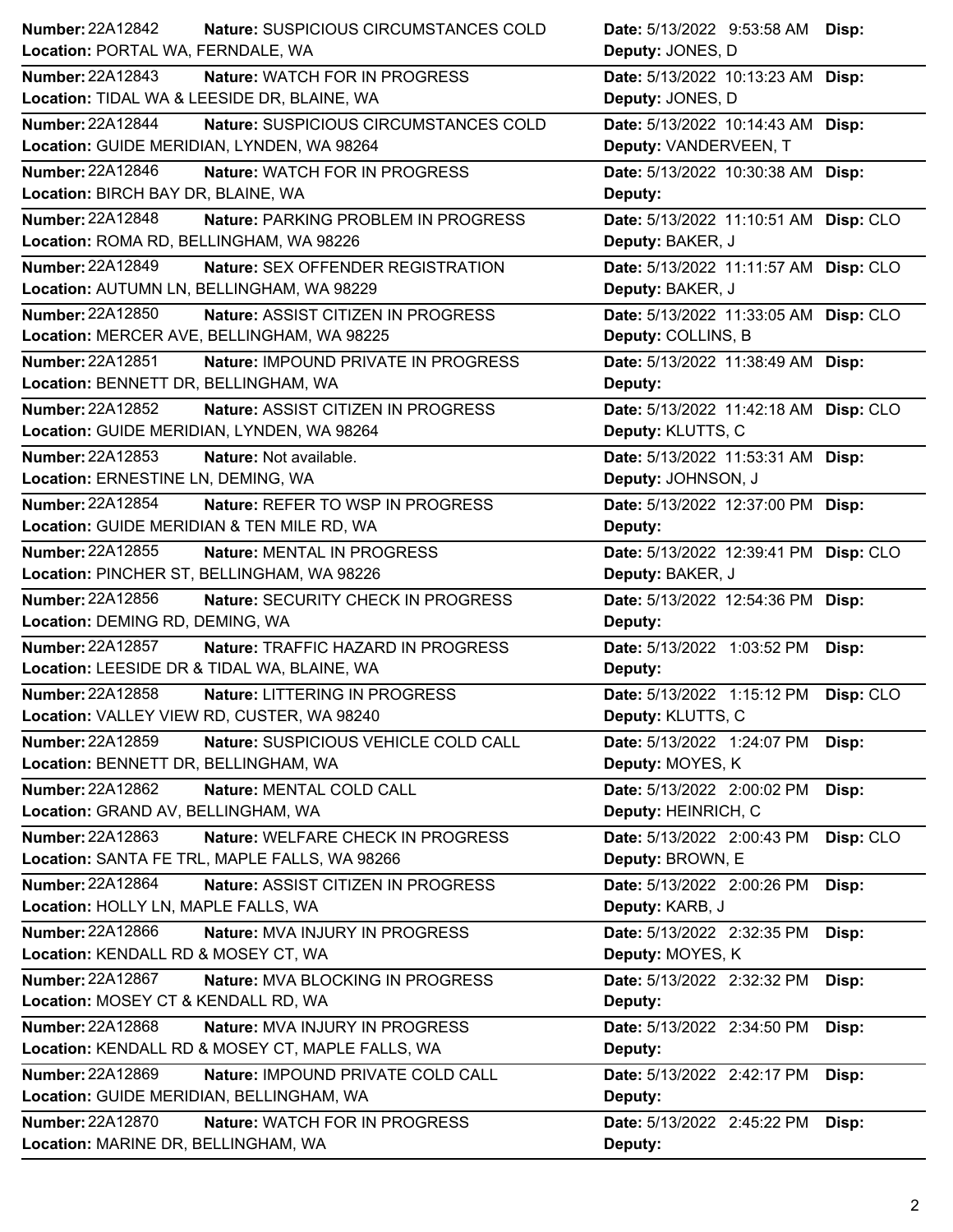| <b>Number: 22A12871</b>                    | Nature: DOMESTIC ORDER VIOL IN PROGRES             | Date: 5/13/2022 2:50:50 PM            | Disp: CLO |
|--------------------------------------------|----------------------------------------------------|---------------------------------------|-----------|
| Location: HAMMER RD, LYNDEN, WA 98264      |                                                    | Deputy: JAMES, J                      |           |
| <b>Number: 22A12872</b>                    | Nature: CIVIL PROBLEM IN PROGRESS                  | Date: 5/13/2022 2:52:23 PM            | Disp: CLO |
| Location: CEDAR ST, BELLINGHAM, WA 98225   |                                                    | Deputy: MELLEMA, S                    |           |
| Number: 22A12873                           | Nature: PROPERTY FOUND IN PROGRESS                 | Date: 5/13/2022 2:56:42 PM            | Disp: CLO |
| Location: OWENS CT, BELLINGHAM, WA 98225   |                                                    | Deputy: INGERMANN, N                  |           |
| <b>Number: 22A12874</b>                    | Nature: WELFARE CHECK IN PROGRESS                  | Date: 5/13/2022 3:04:52 PM            | Disp: CLO |
| Location: SALISH RD, BLAINE, WA 98230      |                                                    | Deputy: JAMES, J                      |           |
| Number: 22A12875                           | Nature: THEFT COLD CALL                            | Date: 5/13/2022 3:11:50 PM            | Disp: CLO |
| Location: MT BAKER HWY, DEMING, WA 98244   |                                                    | Deputy: BROWN, E                      |           |
| Number: 22A12876                           | Nature: SUSPICIOUS VEHICLE IN PROGRESS             | Date: 5/13/2022 3:20:36 PM            | Disp: CLO |
| Location: BROWN RD, FERNDALE, WA 98248     |                                                    | Deputy: MELLEMA, S                    |           |
| Number: 22A12877                           | Nature: ASSIST CITIZEN IN PROGRESS                 | Date: 5/13/2022 3:34:06 PM            | Disp: CLO |
|                                            | Location: ALDERWOOD AVE, BELLINGHAM, WA 98225      | Deputy: INGERMANN, N                  |           |
| Number: 22A12878                           | Nature: WELFARE CHECK IN PROGRESS                  | Date: 5/13/2022 3:40:47 PM            | Disp: CLO |
|                                            | Location: GREEN VALLEY DR, MAPLE FALLS, WA 98266   | Deputy: VANDYKE, F                    |           |
| <b>Number: 22A12879</b>                    | Nature: VEHICLE ABANDONED IN PROGRESS              | Date: 5/13/2022 3:56:12 PM            | Disp: CLO |
|                                            | Location: E SMITH RD, BELLINGHAM, WA 98226         | Deputy: ASSINK, G                     |           |
| Number: 22A12880                           | Nature: ALARM AUDIBLE IN PROGRESS                  | Date: 5/13/2022 4:07:40 PM            | Disp: CLO |
| Location: E BADGER RD, LYNDEN, WA 98264    |                                                    | Deputy: ASSINK, G                     |           |
| <b>Number: 22A12881</b>                    | Nature: BOATING PROBLEM IN PROGRESS                | Date: 5/13/2022 4:10:51 PM            | Disp:     |
|                                            | Location: NOON RD & ABBOTT RD, LYNDEN, WA          | Deputy: KARB, J                       |           |
| Number: 22A12882                           | Nature: IMPOUND PRIVATE COLD CALL                  | Date: 5/13/2022 4:14:40 PM            | Disp:     |
| Location: GUIDE MERIDIAN, BELLINGHAM, WA   |                                                    | Deputy:                               |           |
| <b>Number: 22A12885</b>                    | Nature: ASSIST AGENCY IN PROGRESS                  | Date: 5/13/2022 4:36:31 PM            | Disp: CLO |
|                                            |                                                    |                                       |           |
| Location: SAND RD, BELLINGHAM, WA 98226    |                                                    | Deputy: BROWN, E                      |           |
| Number: 22A12886                           | Nature: ASSIST AGENCY IN PROGRESS                  | Date: 5/13/2022 4:41:32 PM            | Disp:     |
| Location: GIARDE LN, BELLINGHAM, WA        |                                                    | Deputy:                               |           |
| Number: 22A12887                           | Nature: VANDALISM COLD CALL                        | Date: 5/13/2022 4:21:51 PM            |           |
| Location: CALIFORNIA TRL, BLAINE, WA 98230 |                                                    | Deputy: BOYD, M                       | Disp: CLO |
| <b>Number: 22A12888</b>                    | Nature: TRAFFIC HAZARD IN PROGRESS                 | Date: 5/13/2022 4:56:28 PM            |           |
|                                            | Location: RAINBOW DR, SEDRO WOOLLEY, WA 98284      | Deputy: BROWN, E                      | Disp: CLO |
| <b>Number: 22A12889</b>                    | Nature: TRAFFIC HAZARD IN PROGRESS                 |                                       |           |
|                                            | Location: RAINBOW DR, SEDRO WOOLLEY, WA            | Date: 5/13/2022 5:00:20 PM<br>Deputy: | Disp:     |
| Number: 22A12891                           | Nature: SUSPICIOUS VEHICLE IN PROGRESS             | Date: 5/13/2022 5:52:24 PM            | Disp: CLO |
| Location: RAMONA LN, CUSTER, WA 98240      |                                                    | Deputy: ASSINK, G                     |           |
| Number: 22A12892                           | Nature: IMPOUND PRIVATE IN PROGRESS                | Date: 5/13/2022 6:03:57 PM            |           |
| Location: BENNETT DR, BELLINGHAM, WA       |                                                    | Deputy:                               | Disp:     |
| Number: 22A12893                           | Nature: DRUGS IN PROGRESS                          | Date: 5/13/2022 6:16:50 PM            |           |
|                                            | Location: BENNETT DR, BELLINGHAM, WA 98225         | Deputy: ASSINK, G                     | Disp: CLO |
| <b>Number: 22A12894</b>                    | Nature: WELFARE CHECK IN PROGRESS                  | Date: 5/13/2022 6:21:14 PM            | Disp: CLO |
|                                            | Location: BAKER LAKE RD, NATIONAL FOREST, WA 98237 | Deputy: VANDYKE, F                    |           |
| Number: 22A12895                           | Nature: WELFARE CHECK IN PROGRESS                  | Date: 5/13/2022 6:26:33 PM            |           |
|                                            | Location: HANNEGAN RD, BELLINGHAM, WA 98226        | Deputy: KARB, J                       | Disp: CLO |
| Number: 22A12896                           | Nature: REFER TO OTHER AGENCY IN PROGR             | Date: 5/13/2022 6:46:56 PM            |           |
| Location: ELM CT, FERNDALE, WA             |                                                    | Deputy:                               | Disp:     |
| <b>Number: 22A12897</b>                    | Nature: Not available.                             | Date: 5/13/2022 6:48:31 PM            | Disp:     |
| Location:                                  |                                                    | Deputy:                               |           |